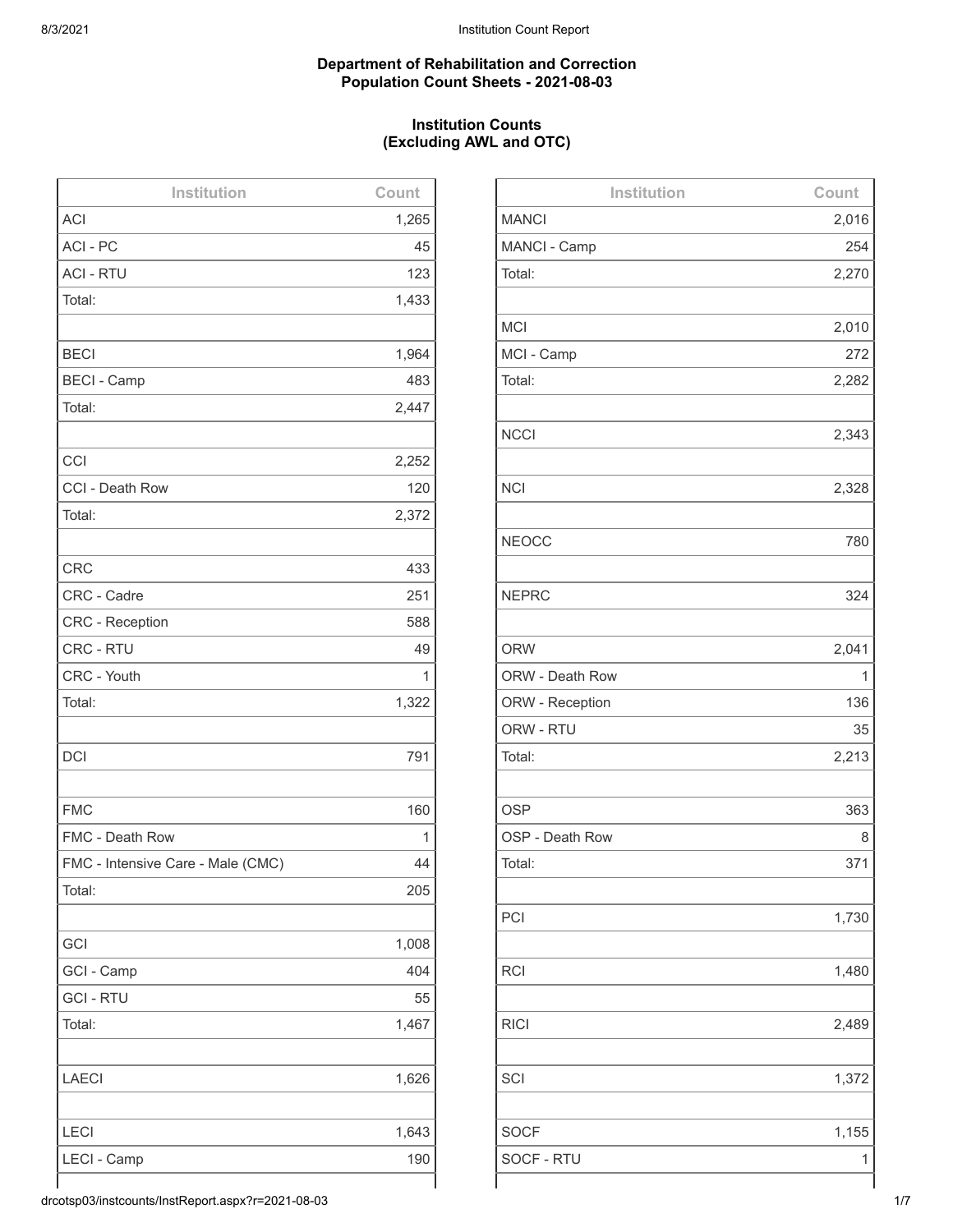| Total:                   | 1,833             |
|--------------------------|-------------------|
|                          |                   |
| LOCI                     | 2,253             |
|                          |                   |
| <b>LORCI</b>             | 683               |
| <b>LORCI - Cadre</b>     | 216               |
| <b>LORCI - Reception</b> | $12 \overline{ }$ |
| Total:                   | 911               |
|                          |                   |
| <b>MACI</b>              | 798               |
| MACI - Minimum           | 1,300             |
| Total:                   | 2,098             |

#### 8/3/2021 Institution Count Report

|                  | <b>Total Population:</b> | 43,086 |
|------------------|--------------------------|--------|
|                  |                          |        |
| Total:           |                          | 1,076  |
| <b>WCI - RTU</b> |                          | 31     |
| <b>WCI</b>       |                          | 1,045  |
|                  |                          |        |
| Total:           |                          | 777    |
| <b>TOCI - PC</b> |                          | 134    |
| <b>TOCI</b>      |                          | 643    |
|                  |                          |        |
| Total:           |                          | 1,337  |
| TCI - Camp       |                          | 374    |
| <b>TCI</b>       |                          | 963    |
|                  |                          |        |
| Total:           |                          | 1,156  |

\* The Total Population includes 30 Offenders with Reason Codes 30 & 31. \*\* The Total Population includes 31 Offenders with Reason Code 0A.

## **Male Population by Security Level (Include AWL and Exclude OTC)**

| <b>Security Level</b>  |                   | <b>Body</b> | <b>AWL</b> | $(-OTC)$ | Total  |
|------------------------|-------------------|-------------|------------|----------|--------|
| <b>Total Level E</b>   |                   | 981         | 5          | 3        | 983    |
| Total Level 4          |                   | 1,182       | 13         | 12       | 1,183  |
| Total Level 3          |                   | 8,890       | 113        | 102      | 8,901  |
| <b>Total Level 2</b>   |                   | 15,034      | 145        | 102      | 15,077 |
| <b>Total Level 1</b>   |                   | 13,465      | 141        | 96       | 13,510 |
| <b>Total Death Row</b> |                   | 132         | 0          | $\Omega$ | 132    |
|                        | <b>Total Male</b> | 39,684      | 417        | 315      | 39,786 |

### **Female Population by Institution (Include AWL and Exclude OTC)**

|                        | <b>Total Female</b> | 3,334       | 35             | 24             | 3,345 |
|------------------------|---------------------|-------------|----------------|----------------|-------|
| ORW - RTU              |                     | 35          | $\mathbf 0$    | $\Omega$       | 35    |
| ORW - Reception        |                     | 136         | $\overline{2}$ | $\overline{2}$ | 136   |
| <b>ORW - Death Row</b> |                     |             | $\mathbf 0$    | 0              |       |
| <b>ORW</b>             |                     | 2,041       | 21             | 12             | 2,050 |
| <b>NEPRC</b>           |                     | 324         | 4              | 3              | 325   |
| <b>FMC</b>             |                     | 7           | 0              | 0              | 7     |
| <b>DCI</b>             |                     | 790         | 8              |                | 791   |
| Institution            |                     | <b>Body</b> | <b>AWL</b>     | $(-OTC)$       | Total |
|                        |                     |             |                |                |       |

| <b>Total Population:</b> | 43,018 | 452 | 339 | 43,131 |
|--------------------------|--------|-----|-----|--------|
|--------------------------|--------|-----|-----|--------|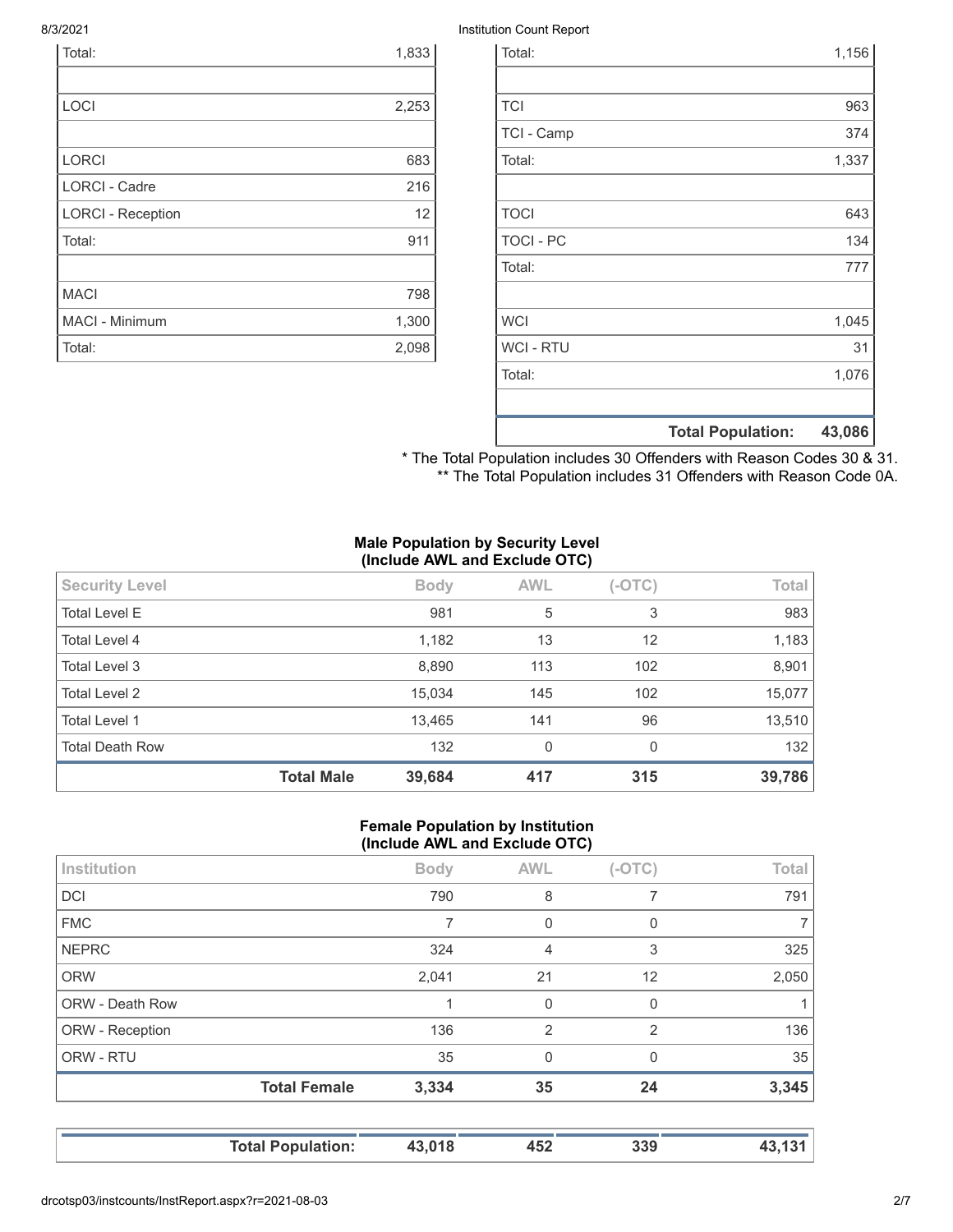| Male Population by Institution: Security Level 5 and E |
|--------------------------------------------------------|
| (Include AWL and Exclude OTC)                          |

| Institution     |                      | <b>Body</b>    | <b>AWL</b>     | $(-OTC)$            | Total                     |
|-----------------|----------------------|----------------|----------------|---------------------|---------------------------|
| CCI             |                      | 1              | $\mathbf 0$    | $\mathbf 0$         | 1                         |
| ${\sf CRC}$     |                      | 1              | $\mathbf 0$    | $\mathbf 0$         | 1                         |
| CRC - Reception |                      | 1              | $\mathbf 0$    | $\mathbf 0$         | 1                         |
| CRC - RTU       |                      | $6\,$          | $\mathbf 0$    | $\mathbf 0$         | $\,6\,$                   |
| <b>FMC</b>      |                      | $\sqrt{2}$     | $\mathbf 0$    | $\mathbf 0$         | $\sqrt{2}$                |
| LECI            |                      | $\mathfrak{S}$ | $\mathbf 0$    | $\mathsf{O}\xspace$ | $\ensuremath{\mathsf{3}}$ |
| <b>MACI</b>     |                      | 13             | $\mathbf 0$    | $\mathbf 0$         | 13                        |
| <b>MANCI</b>    |                      | 11             | $\mathbf 0$    | $\mathbf 0$         | 11                        |
| <b>NEOCC</b>    |                      | $\overline{7}$ | $\mathbf 0$    | $\mathbf 0$         | $\overline{7}$            |
| OSP             |                      | 216            | $\mathbf{1}$   | $\mathbf{1}$        | 216                       |
| RCI             |                      | 17             | $\mathbf 0$    | $\mathbf 0$         | 17                        |
| <b>RICI</b>     |                      | 1              | $\mathbf 0$    | $\mathbf 0$         | 1                         |
| SOCF            |                      | 547            | $\overline{4}$ | $\overline{2}$      | 549                       |
| TCI             |                      | 25             | $\mathbf 0$    | $\mathbf 0$         | 25                        |
| <b>TOCI</b>     |                      | 114            | $\mathbf 0$    | $\mathsf{O}\xspace$ | 114                       |
| TOCI - PC       |                      | $\overline{4}$ | $\mathbf 0$    | $\mathbf 0$         | 4                         |
| <b>WCI</b>      |                      | $\,6\,$        | $\mathbf 0$    | $\mathbf 0$         | $\,6\,$                   |
| WCI - RTU       |                      | $\,6\,$        | $\mathbf 0$    | $\mathbf 0$         | $\,6\,$                   |
|                 | <b>Total Level 5</b> | 981            | 5              | 3                   | 983                       |

# **Male Population by Institution: Security Level 4 (Include AWL and Exclude OTC)**

| Institution                       | <b>Body</b> | <b>AWL</b>  | $(-OTC)$    | Total    |
|-----------------------------------|-------------|-------------|-------------|----------|
| <b>ACI</b>                        | 4           | $\mathbf 0$ | 0           | 4        |
| CRC                               | 0           |             |             | 0        |
| CRC - Reception                   | 1           | $\mathbf 0$ | $\mathbf 0$ |          |
| CRC - RTU                         | 12          | 0           | $\Omega$    | 12       |
| FMC - Intensive Care - Male (CMC) |             | $\mathbf 0$ | $\Omega$    |          |
| LORCI                             | $\Omega$    | 1           | 1           | $\Omega$ |
| <b>MACI</b>                       | 13          | $\mathbf 0$ | 0           | 13       |
| <b>OSP</b>                        | 118         | $\mathbf 0$ | 0           | 118      |
| <b>SOCF</b>                       | 519         | 8           | 7           | 520      |
| SOCF - RTU                        | 1           | $\mathbf 0$ | $\mathbf 0$ |          |
| <b>TOCI</b>                       | 489         | 3           | 3           | 489      |
| TOCI - PC                         | 12          | $\mathbf 0$ | $\mathbf 0$ | 12       |
| WCI - RTU                         | 12          | $\mathbf 0$ | $\Omega$    | 12       |
| <b>Total Level 4</b>              | 1,182       | 13          | 12          | 1,183    |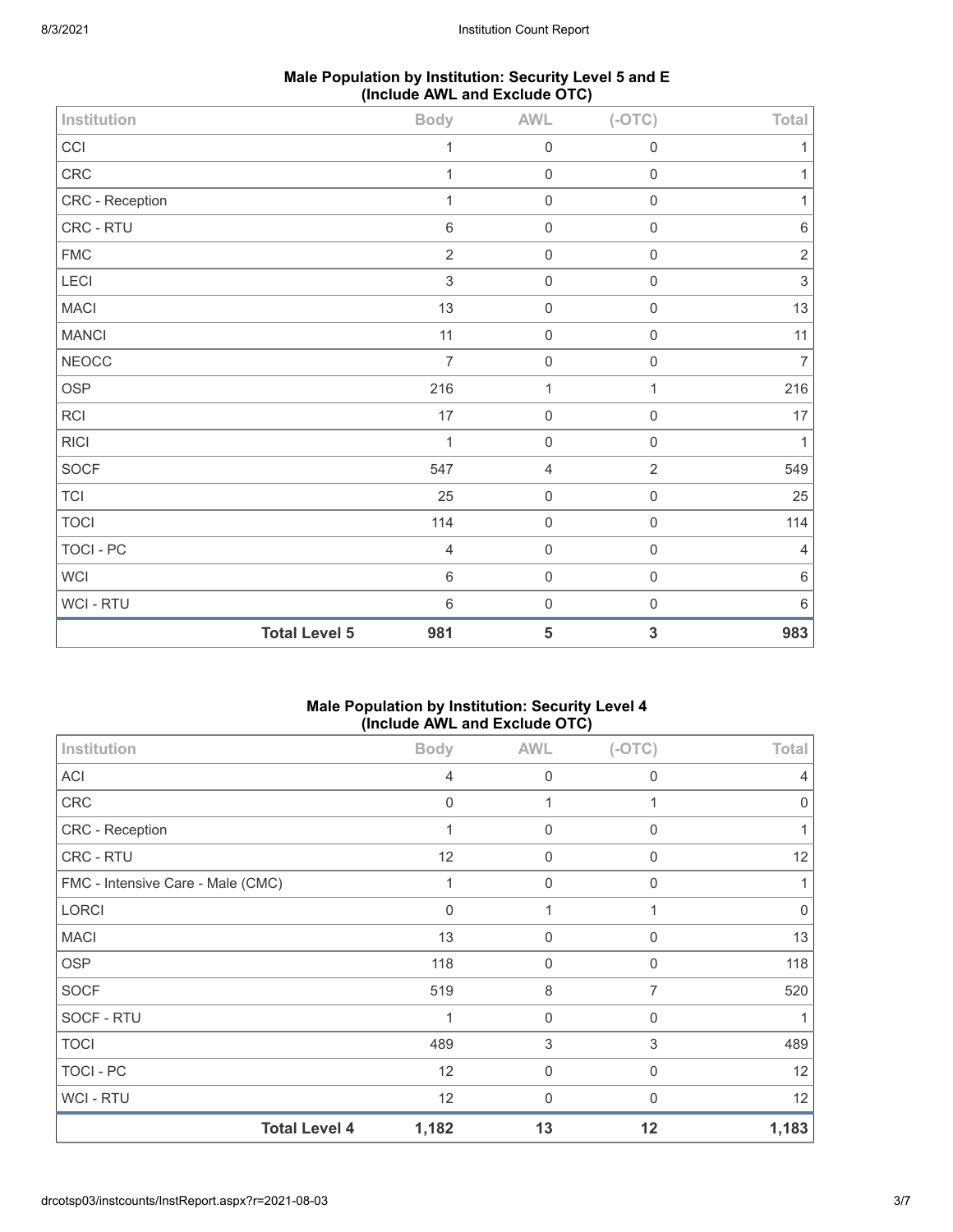# **Male Population by Institution: Security Level 3 (Include AWL and Exclude OTC)**

| Institution                       |                      | <b>Body</b>      | <b>AWL</b>                | $(-OTC)$                  | Total                     |
|-----------------------------------|----------------------|------------------|---------------------------|---------------------------|---------------------------|
| <b>ACI</b>                        |                      | 11               | $\mathbf 0$               | $\mathsf{O}\xspace$       | 11                        |
| ACI-PC                            |                      | 5                | $\mathbf 0$               | $\mathsf 0$               | 5                         |
| <b>BECI</b>                       |                      | $\mathfrak{S}$   | $\mathbf 0$               | $\mathbf 0$               | $\ensuremath{\mathsf{3}}$ |
| CCI                               |                      | $\overline{2}$   | $\mathbf 0$               | $\mathbf 0$               | $\overline{2}$            |
| CRC                               |                      | 274              | 10                        | $\boldsymbol{9}$          | 275                       |
| CRC - Cadre                       |                      | 5                | $\mathbf 0$               | $\mathsf{O}\xspace$       | $\sqrt{5}$                |
| CRC - Reception                   |                      | 456              | $\,8\,$                   | 8                         | 456                       |
| CRC - RTU                         |                      | 31               | $\mathbf 0$               | $\mathbf 0$               | 31                        |
| <b>FMC</b>                        |                      | $\,8\,$          | $\sqrt{2}$                | 1                         | $9\,$                     |
| FMC - Intensive Care - Male (CMC) |                      | $\mathbf{1}$     | $\mathbf 0$               | $\mathsf 0$               | 1                         |
| GCI                               |                      | $\,$ 3 $\,$      | $\mathbf 0$               | $\mathsf{O}\xspace$       | 3                         |
| LAECI                             |                      | $\mathfrak{S}$   | $\mathbf 0$               | $\mathbf 0$               | $\mathsf 3$               |
| LECI                              |                      | 1,316            | $\ensuremath{\mathsf{3}}$ | $\ensuremath{\mathsf{3}}$ | 1,316                     |
| LOCI                              |                      | 5                | $\mathbf 0$               | $\mathbf 0$               | $\sqrt{5}$                |
| <b>LORCI</b>                      |                      | 340              | 32                        | 32                        | 340                       |
| <b>LORCI - Cadre</b>              |                      | 91               | $\mathbf 0$               | $\mathbf 0$               | 91                        |
| <b>LORCI - Reception</b>          |                      | $\boldsymbol{9}$ | $\sqrt{5}$                | 5                         | 9                         |
| <b>MACI</b>                       |                      | 716              | $\sqrt{3}$                | $\ensuremath{\mathsf{3}}$ | 716                       |
| <b>MANCI</b>                      |                      | 1,693            | 25                        | 23                        | 1,695                     |
| <b>MCI</b>                        |                      | $\,$ 3 $\,$      | $\mathbf 0$               | $\mathbf 0$               | $\sqrt{3}$                |
| <b>NCCI</b>                       |                      | 12               | $\mathbf 0$               | $\mathbf 0$               | 12                        |
| <b>NCI</b>                        |                      | $\boldsymbol{9}$ | $\mathbf 0$               | $\mathsf 0$               | $\boldsymbol{9}$          |
| <b>NEOCC</b>                      |                      | 595              | 10                        | $\overline{7}$            | 598                       |
| <b>OSP</b>                        |                      | 3                | $\mathbf 0$               | $\mathbf 0$               | 3                         |
| PCI                               |                      | 33               | $\mathbf 1$               | 1                         | 33                        |
| <b>RCI</b>                        |                      | 1,313            | $\boldsymbol{7}$          | $\,6\,$                   | 1,314                     |
| <b>RICI</b>                       |                      | $\overline{2}$   | $\mathbf 0$               | $\boldsymbol{0}$          | $\overline{2}$            |
| SCI                               |                      | 5                | $\mathbf 0$               | $\mathsf{O}\xspace$       | 5                         |
| SOCF                              |                      | 89               | $\mathbf 0$               | $\mathsf{O}\xspace$       | 89                        |
| <b>TCI</b>                        |                      | 786              | $\mathbf 0$               | $\mathsf{O}\xspace$       | 786                       |
| TCI - Camp                        |                      | $\mathbf{1}$     | $\mathbf 0$               | $\mathsf{O}\xspace$       | $\mathbf{1}$              |
| <b>TOCI</b>                       |                      | 24               | $\mathbf 0$               | $\mathsf{O}\xspace$       | 24                        |
| <b>TOCI - PC</b>                  |                      | 62               | $\mathbf 0$               | $\mathsf{O}\xspace$       | 62                        |
| <b>WCI</b>                        |                      | 971              | $\overline{7}$            | $\overline{4}$            | 974                       |
| <b>WCI - RTU</b>                  |                      | $10$             | $\mathbf 0$               | $\mathsf{O}\xspace$       | $10$                      |
|                                   | <b>Total Level 3</b> | 8,890            | 113                       | 102                       | 8,901                     |

**Male Population by Institution: Security Level 2 (Include AWL and Exclude OTC)**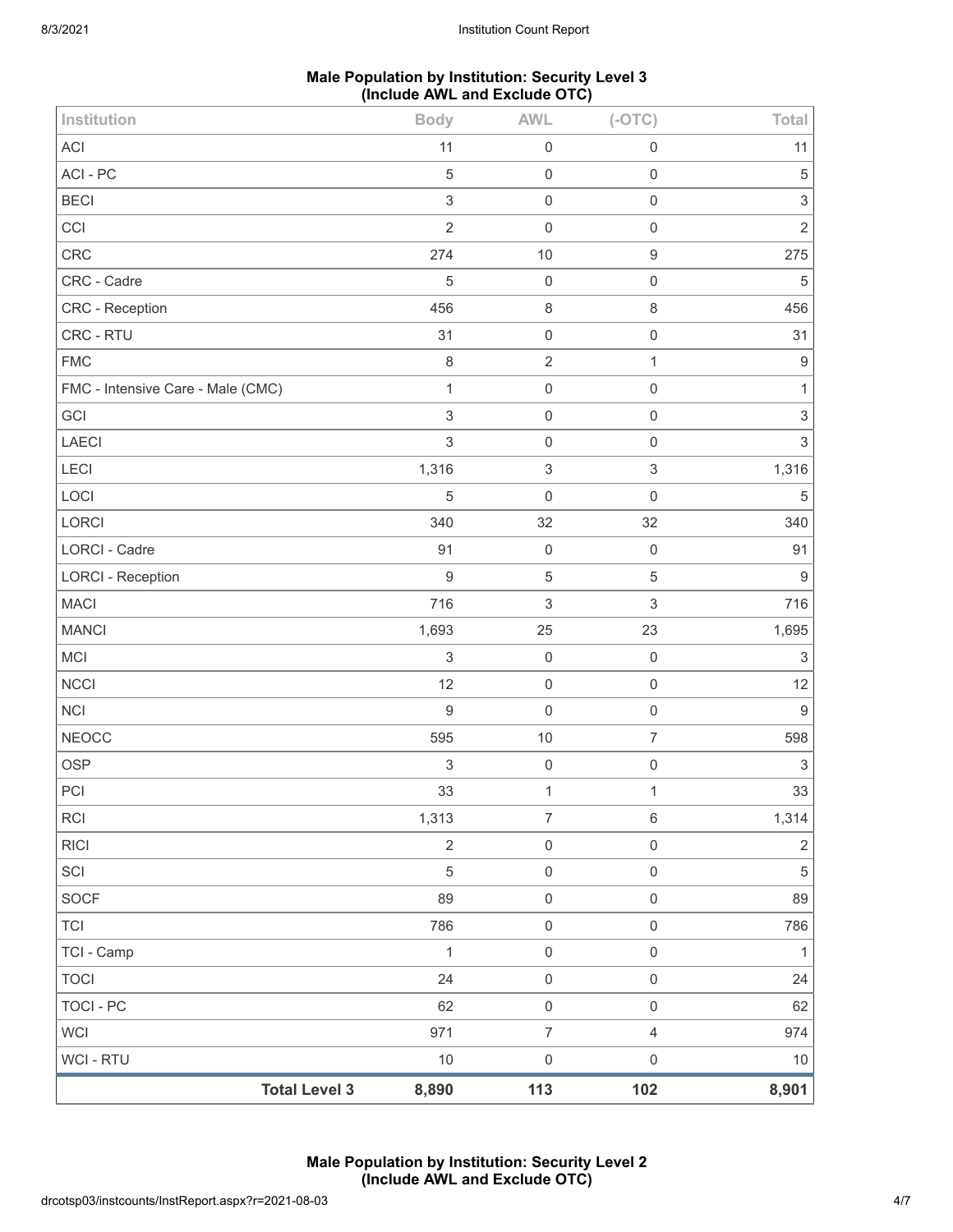| <b>Total Level 2</b>              | 15,034           | 145                       | 102                       | 15,077           |
|-----------------------------------|------------------|---------------------------|---------------------------|------------------|
| <b>WCI</b>                        | 68               | $\mathsf{O}\xspace$       | $\mathbf 0$               | 68               |
| <b>TOCI - PC</b>                  | 55               | $\mathsf{O}\xspace$       | $\mathbf 0$               | 55               |
| <b>TOCI</b>                       | 16               | $\overline{2}$            | $\mathsf{O}\xspace$       | 18               |
| <b>TCI</b>                        | 123              | $\mathsf{O}\xspace$       | $\mathsf{O}\xspace$       | 123              |
| SCI                               | 915              | $\boldsymbol{9}$          | $\overline{4}$            | 920              |
| <b>RICI</b>                       | 1,424            | 21                        | 15                        | 1,430            |
| <b>RCI</b>                        | 150              | $\mathbf{1}$              | $\mathbf{1}$              | 150              |
| PCI                               | 928              | $\,$ 5 $\,$               | $\mathbf{1}$              | 932              |
| <b>NEOCC</b>                      | 178              | $\mathbf{1}$              | $\mathbf 1$               | 178              |
| <b>NCI</b>                        | 1,282            | $\,$ 5 $\,$               | $\mathfrak{S}$            | 1,284            |
| <b>NCCI</b>                       | 882              | 11                        | $\boldsymbol{9}$          | 884              |
| <b>MCI</b>                        | 1,311            | 13                        | 10                        | 1,314            |
| <b>MANCI</b>                      | 291              | $\ensuremath{\mathsf{3}}$ | $\mathbf{2}$              | 292              |
| <b>MACI</b>                       | 56               | $\mathsf{O}\xspace$       | $\mathbf 0$               | 56               |
| <b>LORCI - Reception</b>          | $\overline{2}$   | $\mathsf{O}\xspace$       | $\mathbf 0$               | $\sqrt{2}$       |
| LORCI - Cadre                     | 69               | $\mathbf 0$               | $\mathbf 0$               | 69               |
| LORCI                             | 131              | 14                        | 14                        | 131              |
| LOCI                              | 1,192            | $\boldsymbol{9}$          | $\sqrt{4}$                | 1,197            |
| LECI - Camp                       | $\overline{2}$   | $\mathsf{O}\xspace$       | $\mathbf 0$               | $\overline{2}$   |
| LECI                              | 320              | $\ensuremath{\mathsf{3}}$ | $\ensuremath{\mathsf{3}}$ | 320              |
| <b>LAECI</b>                      | 959              | $10$                      | 10                        | 959              |
| <b>GCI - RTU</b>                  | 46               | $\mathbf 0$               | $\mathbf 0$               | 46               |
| GCI - Camp                        | 1                | $\mathsf{O}\xspace$       | $\mathbf 0$               | $\mathbf{1}$     |
| GCI                               | 469              | $\overline{2}$            | $\mathbf{1}$              | 470              |
| FMC - Intensive Care - Male (CMC) | $\boldsymbol{9}$ | $\mathsf{O}\xspace$       | $\mathbf 0$               | $\boldsymbol{9}$ |
| <b>FMC</b>                        | 14               | $\overline{7}$            | $\mathbf 0$               | 21               |
| DCI                               | 1                | $\mathsf{O}\xspace$       | $\mathbf 0$               | $\mathbf{1}$     |
| CRC - Youth                       | $\mathbf{1}$     | $\mathsf{O}\xspace$       | $\mathsf{O}\xspace$       | $\mathbf{1}$     |
| CRC - Reception                   | 71               | $\sqrt{3}$                | $\sqrt{3}$                | 71               |
| CRC - Cadre                       | 202              | $\mathsf{O}\xspace$       | $\mathsf 0$               | 202              |
| CRC                               | 65               | $\mathbf{2}$              | $\mathbf{2}$              | 65               |
| CCI                               | 1,739            | $\overline{7}$            | $\overline{7}$            | 1,739            |
| <b>BECI</b>                       | 1,244            | 11                        | 10                        | 1,245            |
| <b>ACI - RTU</b>                  | 96               | $\mathsf{O}\xspace$       | $\mathbf 0$               | 96               |
| ACI-PC                            | 31               | $\mathsf{O}\xspace$       | $\mathbf 0$               | 31               |
| <b>ACI</b>                        | 691              | $\,6$                     | $\overline{2}$            | 695              |
| Institution                       | <b>Body</b>      | <b>AWL</b>                | $(-OTC)$                  | Total            |

### **Male Population by Institution: Security Level 1 (Include AWL and Exclude OTC)**

| <b>AWL</b><br>$-$<br>Institution<br>◡◡<br>$\tilde{\phantom{a}}$<br>◡<br>- |
|---------------------------------------------------------------------------|
|---------------------------------------------------------------------------|